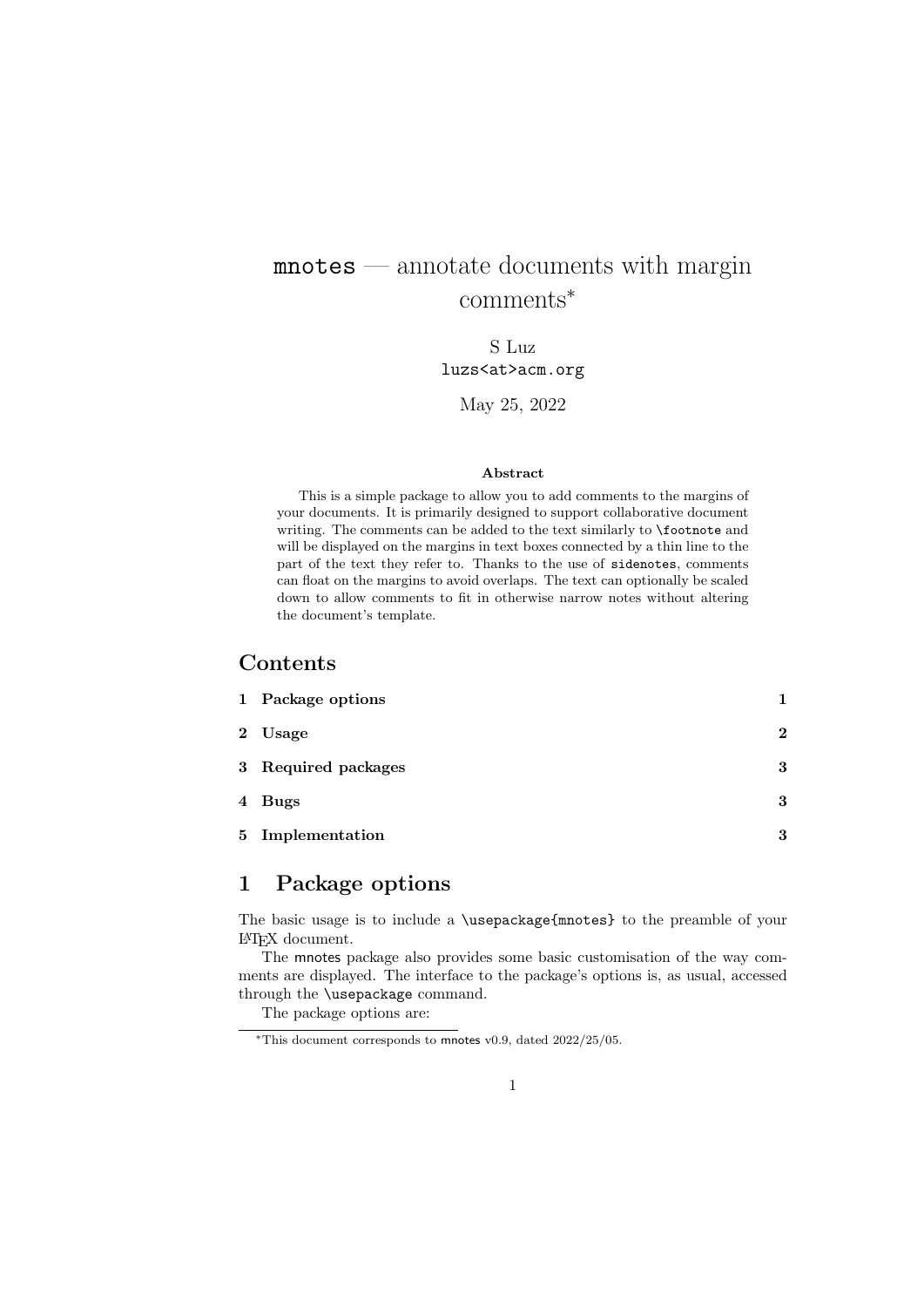- scale This enlarges the physical page of the document to allow comments to fit in the margin area. The default \usepackage[scale]{mnotes} is to make the physical page 5% larger than the original paper size. You can pass a value to this option to control the the amount of space allocated to the margins. For instance \usepackage[scale=1.2]{mnotes} makes the physical page  $20\%$ larger. Important: when printing your draft, make sure that the printer is set to shrink the page to printable area. Default: scale=1.05.
- mnwidth Sets the default width for the comment boxes. Default: mnwidth=2.2cm.
- boxcolour the colour of the box that encloses the comments (and of the lines that connect comments to the text). Default: boxcolour=red.
	- hide Hides all notes. Useful for generating a final (camera-ready) version without comments, without actually removing the comments from the L<sup>A</sup>T<sub>E</sub>X code.
- sidenotes use sidenote package instead of plain marginnote.
	- basic This causes the note setting to fallback to LAT<sub>E</sub>X kernel's \marginpar, in case sidenotes or tikz isn't available.
- reverseconnect Some classes seem to call the right column 'first column' (i.e. they set \if@firstcolumn to true on the first column). This option tries to fix this, so the lines link to the notes on the right side of the boxes (west for right columns and east for left columns). The direction of connection can also be reversed in the document through the \ReverseMNConnect command.

### 2 Usage

\MNOTE The \MNOTE[colour]{comments} places comments on the right margin of the document. Comments can contain any valid LATEX code, including text, pictures, tables etc. Comments are enclosed in boxes and linked to specific places in the text by lines, except when the option basic is passed to \usepackage. If you are generating a pdf file with pdflatex (or pdftex) you might have to run it at least twice in order to get tikz to find the correct coordinates for lines and boxes.

The aim was to keep the interface as simple as possible, so that the usage can be quickly explained to your collaborators, even if they are not regular LAT<sub>EX</sub> users. The following example shows the basic usage:

```
The aim was to keep the interface as simple as
possible\MNOTE{Revise this text}, so that the
usage can be quickly explained to your collaborators, even if they
are not regular \LaTeX\ users.
```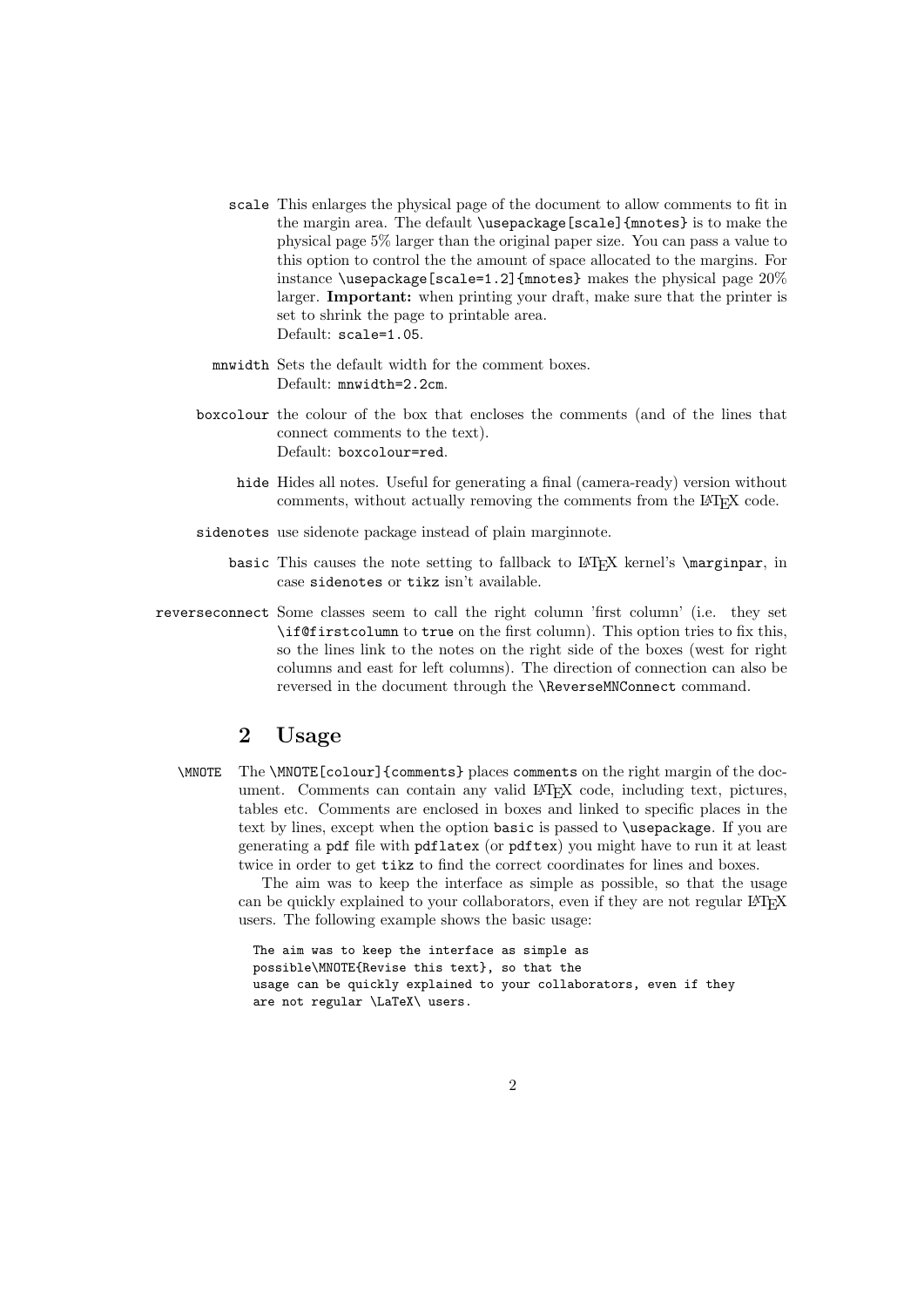\Mnewauthor Define author-specific margin notes for comments. The \Mnewauthor[<initials>]{<name>}{<todonote specs>} macro defines a command for personalised comments by author name by setting up the command

\mn<initials>[highlight]{comment} which can then be used in the text. Usage:

\newauthor[BD]{Bob}{yellow}

This defines \mnBD, which can be used to comment and highlight as follows:

```
\mnBD[this is highlighted]{this is a margin note.} or,
alternatively, without highlighting
\mnBDhis is a margin note with no highlights.}
```
\HideMNOTES Comments can be "switched off" at any point in the text by adding a \ShowMNOTES \HideMNOTES{} command anywhere in the text. They can be switched back on again through the \ShowMNOTES{}

\ReverseMNConnect Toggle the side to which the comment boxes are connected to the text, to be used in case LATEX looses track of it. Package option reverseconnect reverses these connections globally.

## 3 Required packages

kvoptions for option processing

- sidenotes for note placement, including floats. N.B.: sidenotes is not required if basic or nosidenotes is passed as an option. In this case, note placement reverts to LAT<sub>E</sub>X's kernel's *\marginpar macro.*
- soul for highlighting.
- tikz for graphics (boxes and connectors). N.B.: tikz is note required if basic is passed as an option.

### 4 Bugs

The connectors sometimes go off the page when option nosidenotes is set (i.e. notes are set through LAT<sub>EX</sub> kernnel's *\marginpar macro*).

### 5 Implementation

Define some defaults: width of comment bcx, colour, font and paperwidth.

1 \expandafter\ifx\csname mnotespaperwidth\endcsname\relax

```
2 \newdimen\mnotespaperwidth
```
3 \mnotespaperwidth1.05\paperwidth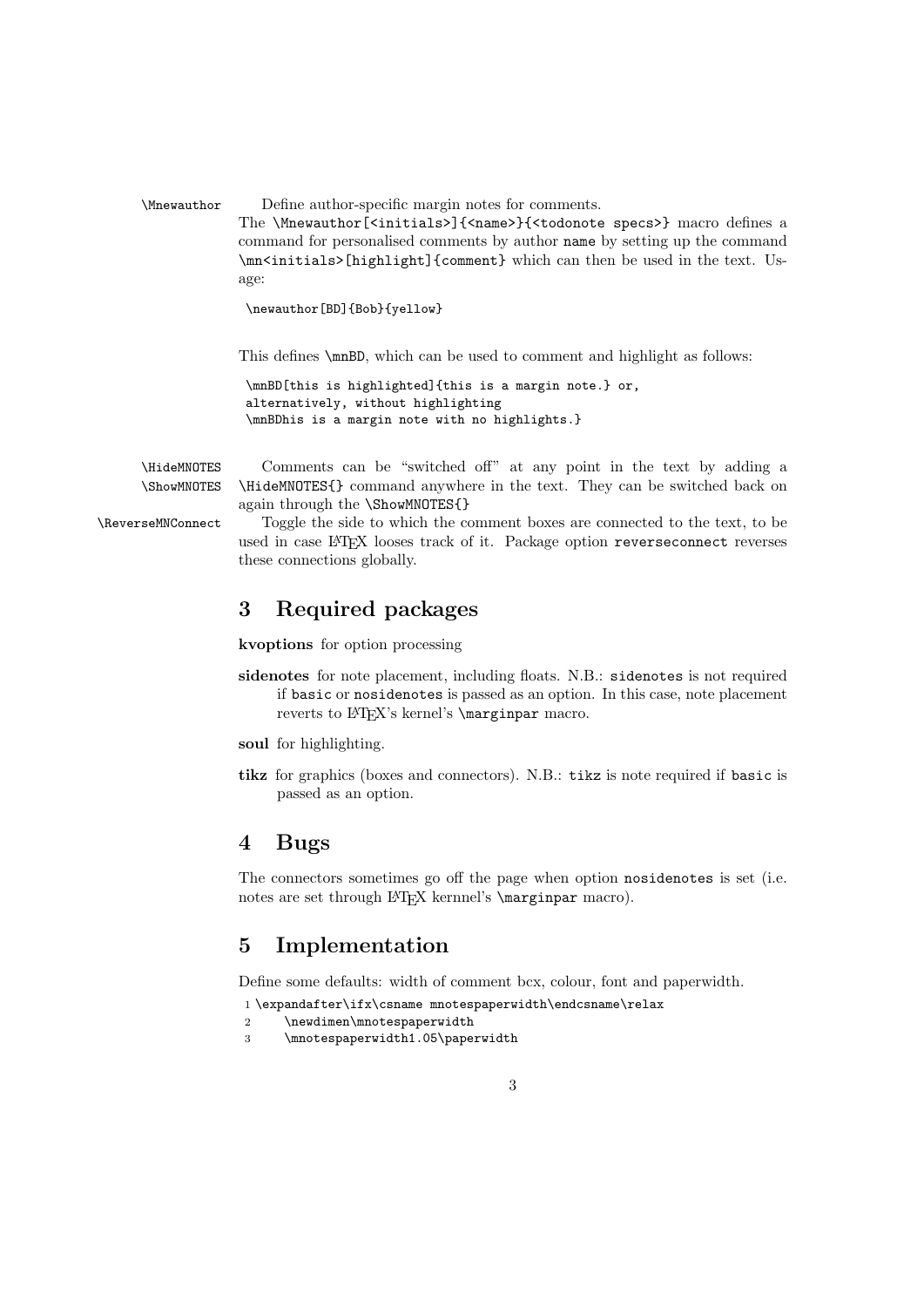```
4 \fi
5 \newlength{\MNOTEWIDTH}
6 \setlength{\MNOTEWIDTH}{2.2cm}
7 \newcommand{\MNCOLOUR}{red}
8 \newcommand{\MNFONT}{\tiny}
9 \newif\if@mnotes@hide
10 \@mnotes@hidefalse
11 \newif\if@mnotes@basic
12 \@mnotes@basicfalse
13 \newif\if@mnotes@sidenotes
14 \@mnotes@sidenotesfalse
15 \newif\if@mnotes@scale
16 \@mnotes@scalefalse
17 \newif\if@mnotes@reverseconnect
18 \@mnotes@reverseconnectfalse
Get package options
19 \RequirePackage{kvoptions}
20 \RequirePackage{soul}
21 \DeclareVoidOption{basic}{\@mnotes@basictrue}
22 \DeclareVoidOption{sidenotes}{\@mnotes@sidenotestrue}
23 \DeclareVoidOption{hide}{\@mnotes@hidetrue \AtEndOfPackage{\HideMNOTES{}}}
24 \DeclareVoidOption{reverseconnect}{\@mnotes@reverseconnecttrue}
25 \SetupKeyvalOptions{family=mnotes, prefix=mnotes@}
26 \DeclareStringOption{scale}[1.05]
27 \define@key{mnotes}{scale}{\if@mnotes@hide\else%
28 \setlength{\paperwidth}{#1\paperwidth}\@mnotes@scaletrue\fi}
29 \DeclareVoidOption{centre}{\if@mnotes@scale\hoffset\paperwidth
30 \advance\hoffset-\paperwidth
31 \hoffset.5\hoffset\fi}
32 \DeclareStringOption{mnwidth}[\MNOTEWIDTH]
33 \define@key{mnotes}{mnwidth}{\setlength{\MNOTEWIDTH}{#1}}
34 \DeclareStringOption{boxcolour}
35 \define@key{mnotes}{boxcolour}{\renewcommand{\MNCOLOUR}{#1}}
36 \DeclareStringOption{fontsize}[6]
37 \define@key{mnotes}{fontsize}{%
38 \count1=#1 \multiply \count1 by 116 \divide \count1 by 100%
39 \def\MNFONT{\fontsize{#1}{\count1}\selectfont}}
40 %% try to keep notes on the same margin
41 % \makeatletter \@mparswitchfalse \makeatother
42 %\ExecuteOptions{}
43 \ProcessKeyvalOptions{mnotes}
44 %\ProcessOptions
45 \text{\tt \bf \bf}46 \advance\hoffset-\paperwidth
47 \hoffset.5\hoffset\fi\fi
48 \if@mnotes@basic
49 \RequirePackage{color}
50 \newif\ifoddpage %% define \ifoddpage even though it's not used to
51 \else %% avoid extra bracket error
```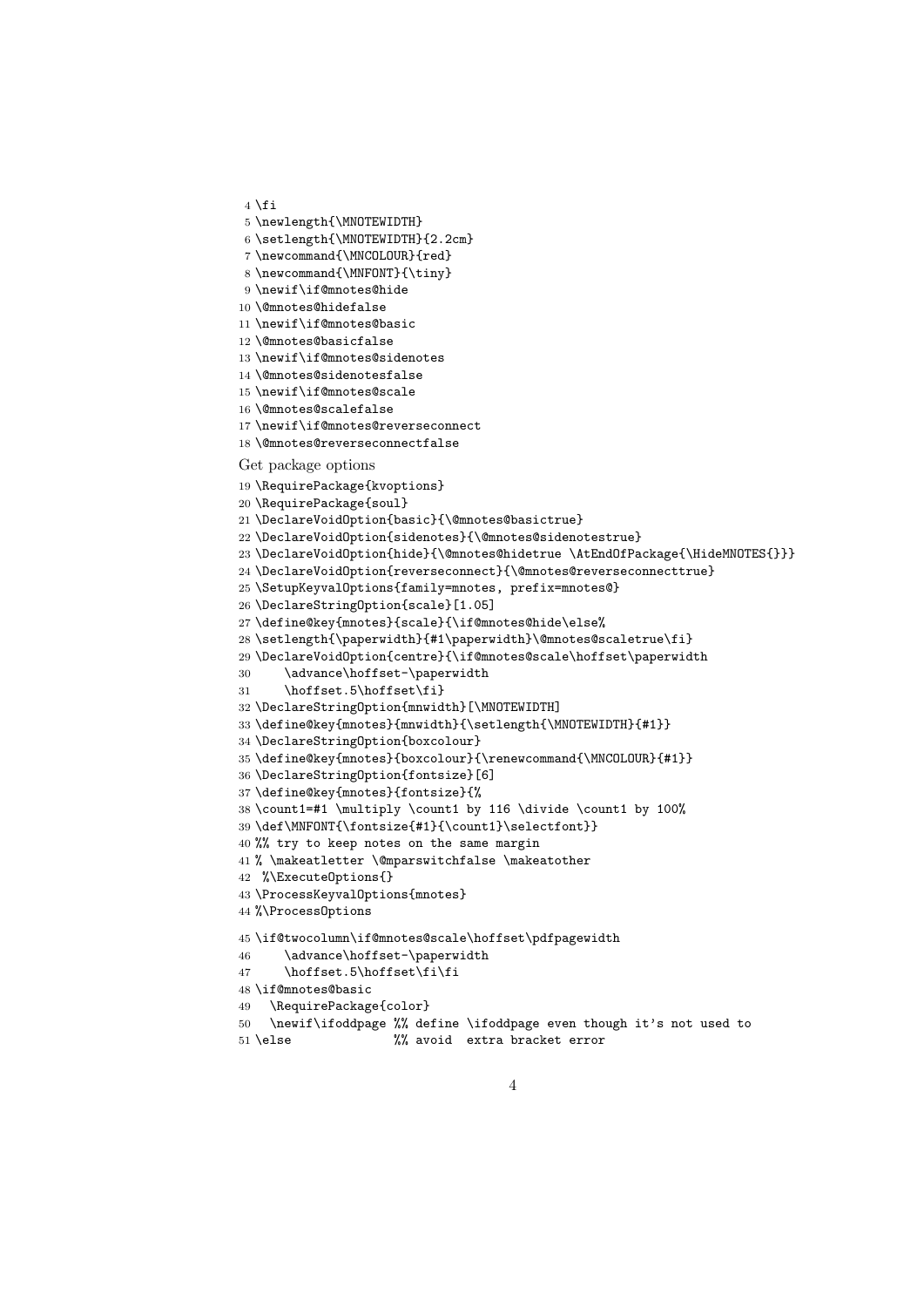```
52 \if@mnotes@sidenotes
          53 \RequirePackage{sidenotes}
          54 \else
          55 \RequirePackage{marginnote}
          56 \renewcommand\marginpar\marginnote
          57 \fi
          58 \RequirePackage{tikz}
          59 \RequirePackage{ifoddpage}
          60 \overline{f}i
\MNOTEon This is the core of the notes macro.
          61 \if@mnotes@basic
          62 \setminus \text{Imarginparsep}{6pt}\setlength{\marginparwidth}{\M0TEWIDTH}63 \newcommand{\MNOTEon}[2][\MNCOLOUR]{%
          64 \marginpar%
          65 [{\MNFONT\raggedleft\color{#1}\em #2}]%
          66 {\MNFONT\raggedright\color{#1}\em #2}}%
          67 \else% not basic
          68 \newcommand{\MNOTEon}[2][\MNCOLOUR]{%
          69 \setlength{\marginparsep}{6pt}\setlength{\marginparwidth}{\MNOTEWIDTH}%
          70 \begin{tikzpicture}[remember picture, baseline=-0.75ex]%
          71 \node [coordinate] (textPOS) {};%
          72 \end{tikzpicture}%
          73 \if@mnotes@sidenotes
          74 \sidenotetext[\tiny.]%
          75 {\MNFONT\raggedright\em%
          76 \begin{tikzpicture}[remember picture]%
          77 \draw node [draw=#1,text width=\MNOTEWIDTH-1pt] (notePOS) {#2};%
          78 \end{tikzpicture}%
          79 }%
          80 \else
          81 \marginpar%
          82 [{\MNFONT\raggedleft\em\begin{tikzpicture}[remember picture]%
          83 \draw node [draw=#1,text width=\MNOTEWIDTH-1pt] (notePOS) {#2};%
          84 \end{tikzpicture}}]%
          85 {{\MNFONT\raggedright\em%
          86 \begin{tikzpicture}[remember picture]%
          87 \draw node [draw=#1,text width=\MNOTEWIDTH-1pt] (notePOS) {#2};%
          88 \end{tikzpicture}%
          89 }}%
          90 \fi%
          91 \if@twocolumn%
          92 \if@firstcolumn%
          93 \if@mnotes@reverseconnect%
          94 \mnoteswestlink{#1}%
          95 \else%
          96 \mnoteseastlink{#1}%
          97 \fi%
          98 \else%
          99 \if@mnotes@reverseconnect%
```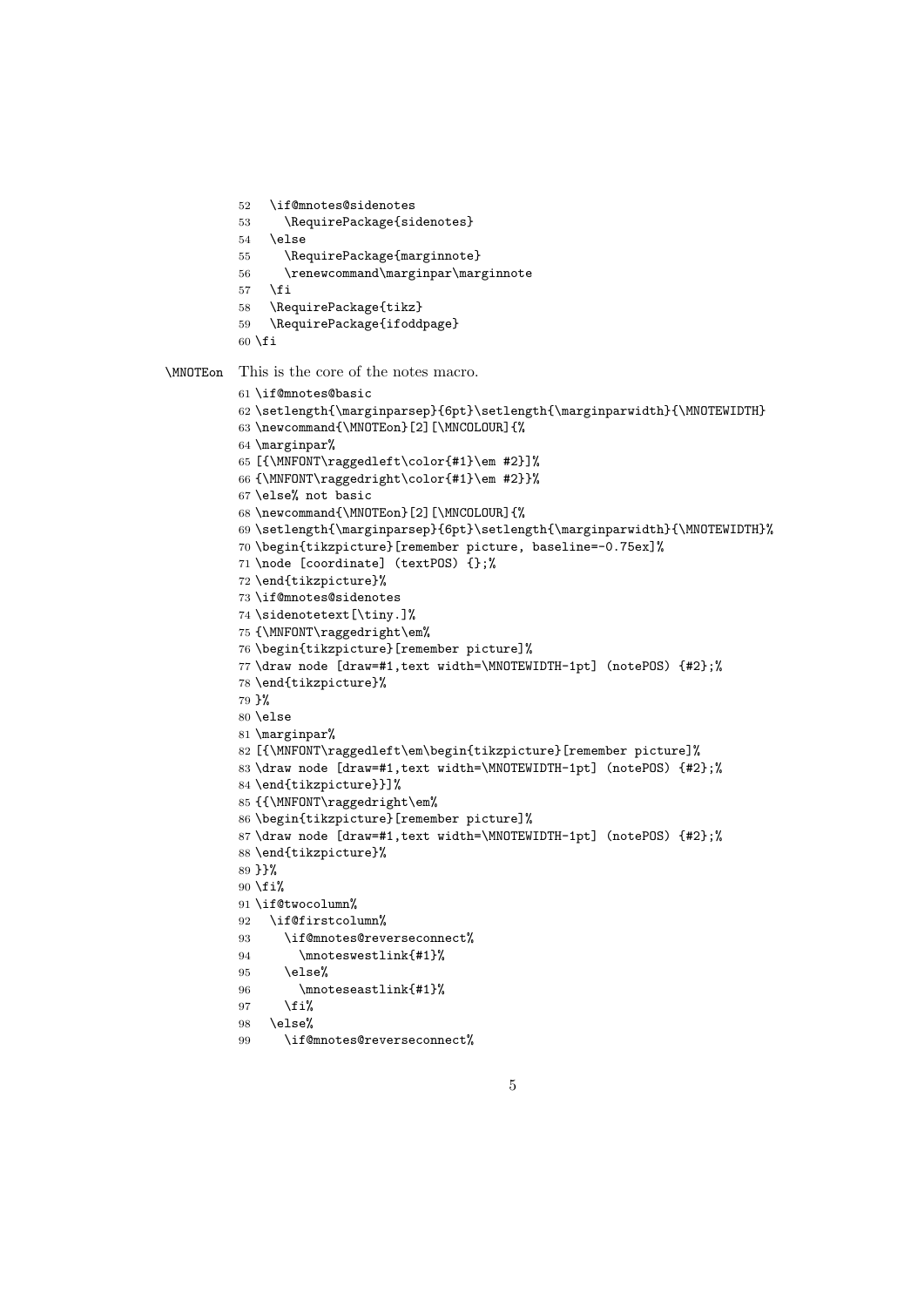```
100 \mnoteseastlink{#1}%
  101 \else%
  102 \mnoteswestlink{#1}%
  103 \fi%
  104 \fi%
  105 \else%
  106 \if@twoside%
  107 \checkoddpage%
  108 \ifoddpage%\ifodd\value{mn@abspage}%
  109 \mnoteswestlink{#1}%
  110 \else%
  111 \mnoteseastlink{#1}%
  112 \overrightarrow{fi}113 \else%
  114 \mnoteswestlink{#1}%
  115 \fi%
  116 \fifi%
  117 }%
  118 \newcommand{\mnoteseastlink}[1]{%
  119 \begin{tikzpicture}[remember picture, overlay]%
  120 \draw[#1,-]%
  121 ([yshift=-0.2cm] textPOS)%
  122 -|([xshift=-0.1pt] notePOS.east);%
  123 \end{tikzpicture}%
  124 }
  125 \newcommand{\mnoteswestlink}[1]{%
  126 \begin{tikzpicture}[remember picture, overlay]%
  127 \draw[#1,-]%
  128 ([yshift=-0.2cm] textPOS)%
  129 -|([xshift=-0.1pt] notePOS.west);%
  130 \end{tikzpicture}%
  131 }
  132 \fiD efine author-specific margin notes for comments. Syntax: \Mnewauthor[<initials>]{<name>}{color}
  Example: \Mnewauthor[SL]{Nino}{yellow} Sets up the command \mn<initials>{}
```

```
which can then be used in the text. E.g.: \max[this is highlighted]{this is a margin note.}
\mnSL{this is a margin note with no highlights.}
```

```
133 \newcommand{\Mnewauthor}[3][]{%
134 % If #1 is not given, use #2 by default as the cmd name
135 \def\@tempa{#1}%
136 \ifx\@tempa\@empty%
137 \def\@authid{#2}%
138 \else%
139 \def\@authid{#1}%
140 \fi%
141 % Define the \mnX command with the colour and so on
142 \expandafter\newcommand\csname mn\@authid\endcsname[2][]{%
143 \if@mnotes@hide ##1\else\sethlcolor{#3}\hl{##1}\MNOTE[#3]{#2: ##2}{}\fi}%
144 }
```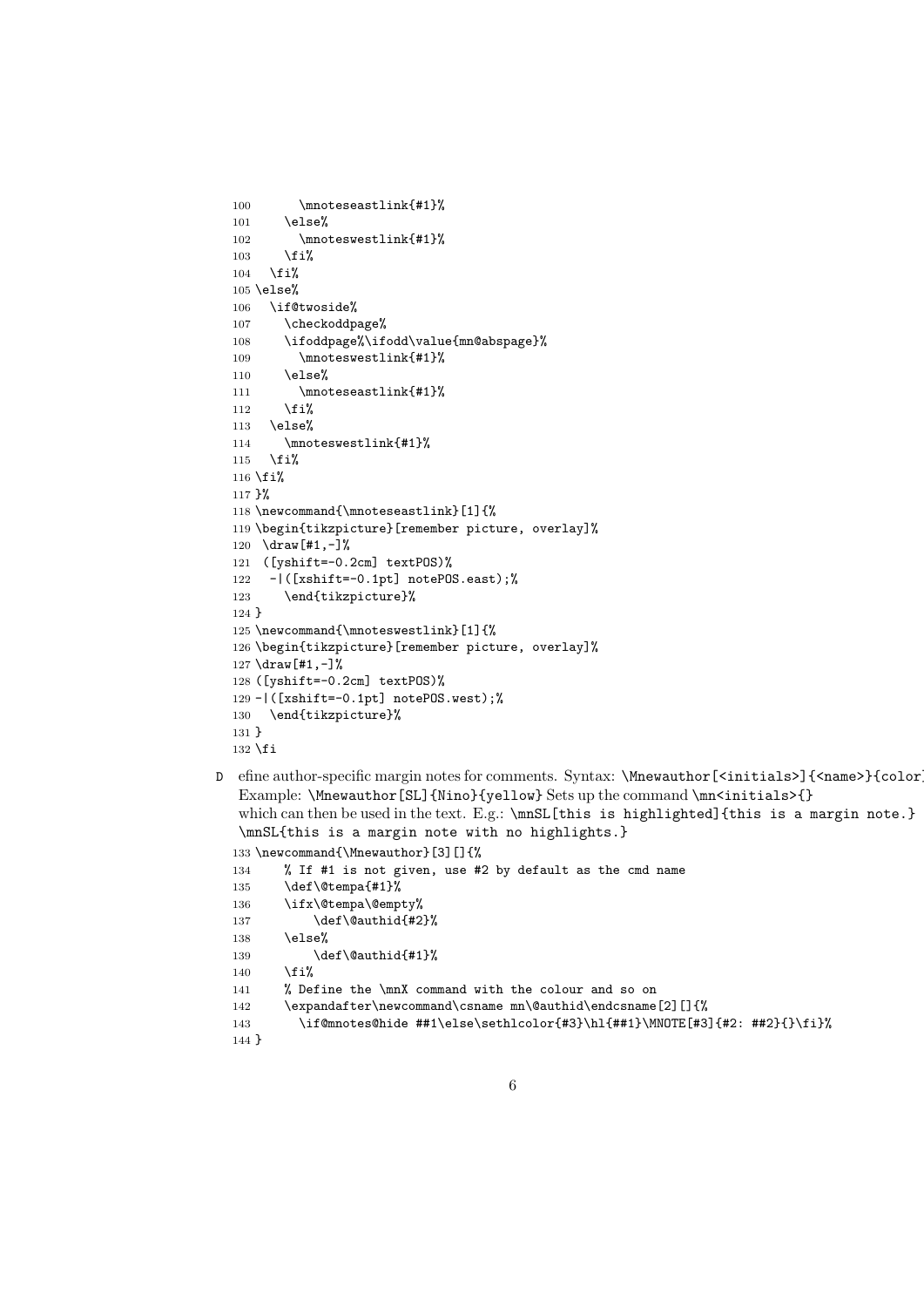```
145 % \end{macrocode}
                  146 % \end{macro}
                  147 % \begin{macro}{\MNOTE}
                  148 % User interface to \verb+\MNOTEon+
                  149 % \begin{macrocode}
                  150 \newcommand{\MNOTE}{\MNOTEon}
      \HideMNOTES Hide notes from this point on.
                  151 \newcommand{\HideMNOTES}{\renewcommand{\MNOTE}[2][red]{}}
      \ShowMNOTES Show notes from this point on.
                  152 \newcommand{\ShowMNOTES}{\renewcommand{\MNOTE}{\MNOTEon}}
\ReverseMNConnect Reverse the side of from which the lines connect to the MNOTE box.
                  153 \newcommand{\ReverseMNConnect}{%
                  154 \if@mnotes@reverseconnect\@mnotes@reverseconnectfalse
```
#### 155 \else\@mnotes@reverseconnecttrue\fi}

#### Index

Numbers written in italic refer to the page where the corresponding entry is described; numbers underlined refer to the code line of the definition; numbers in roman refer to the code lines where the entry is used.

| <b>Symbols</b>                                                        | в                                    | 101, 105, 110,                     |
|-----------------------------------------------------------------------|--------------------------------------|------------------------------------|
| \@authid . 137, 139, 142 \begin 70, 76, 82, 86, 113, 138, 143, 155    |                                      |                                    |
| $\emptyset$ empty  136                                                | 119, 126, 147, 149                   | \em $\ldots$ 65, 66, 75, 82, 85    |
| <i><b>\@mnotes@basicfalse</b></i><br>12                               |                                      | $\text{end }$ 72, 78, 84, 88,      |
| \@mnotes@basictrue .<br>21                                            | $\mathbf C$                          | 123, 130, 145, 146                 |
| $\{\n$ <sup>OmnotesOhidefalse . 10</sup>                              |                                      | $\end{math}$ 1, 142                |
| 23<br>\@mnotes@hidetrue .                                             | $\text{color} \dots \dots \ 65,66$   | $\text{ExecuteOptions} \dots 42$   |
| $\label{thm:main} $$ \Phi\otimes@reverse connected as \mathcal{S} $$$ |                                      | $\text{expandafter} \dots 1, 142$  |
| $\ldots \ldots \ldots 18, 154$                                        | $\Gamma \ldots \ldots \ldots$ 1, 142 | F                                  |
| \@mnotes@reverseconnecttrue                                           | D                                    | $\{f_i, 4, 28, 31, 47, 57, 60, \}$ |
| $\ldots \ldots 24, 155$                                               | $\backslash$ D <u>133</u>            | 90, 97, 103, 104,                  |
| <b>\@mnotes@scalefalse</b><br>-16                                     | \DeclareString0ption                 | 112, 115, 116,                     |
| \@mnotes@scaletrue . 28                                               | $\ldots$ 26, 32, 34, 36              | 132, 140, 143, 155                 |
| \@mnotes@sidenotesfalse                                               | \DeclareVoidOption .                 | $\forall$ fontsize  39             |
| . 14                                                                  | $\cdots$ $\cdots$ 21-24, 29          |                                    |
| <i><b>\@mnotes@sidenotestrue</b></i>                                  | \def  39, 135, 137, 139              | н                                  |
| . 22                                                                  | \define@key 27, 33, 35, 37           | \HideMNOTES $\ldots$ 3, 23, 151    |
| \@mparswitchfalse . 41                                                | $\d{i$ <sup>78</sup> $38$            | $\hbar$ 143                        |
| $\text{Setempa} \dots 135, 136$                                       | \draw 77, 83, 87, 120, 127           | \hoffset  29-31, 45-47             |
|                                                                       |                                      | T                                  |
| $\mathbf{A}$                                                          | E                                    | \if@firstcolumn  92                |
| \advance  30, 46 \else  27, 51, 54,                                   |                                      | \if@mnotes@basic                   |
| $\text{AtEndOfPackage} \dots 23$ 67, 80, 95, 98,                      |                                      | $\ldots \ldots 11, 48, 61$         |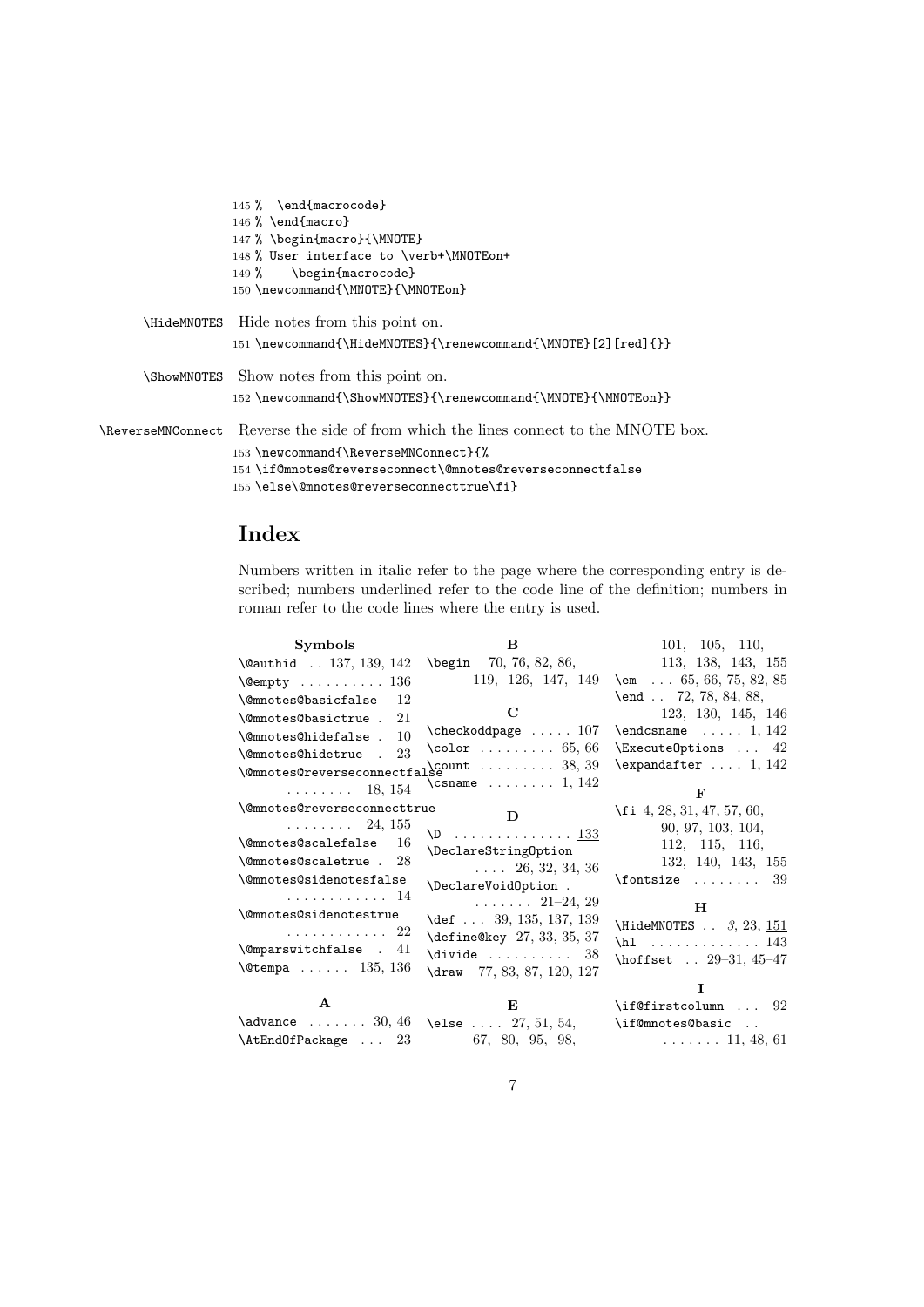| \if@mnotes@hide                          | \MNOTE on 61, 148, 150, 152                                                                                                                          | $\mathbf{R}$                                                            |
|------------------------------------------|------------------------------------------------------------------------------------------------------------------------------------------------------|-------------------------------------------------------------------------|
| $\ldots \ldots 9, 27, 143$               | $\{\text{mmoteseastlink} \dots\}$                                                                                                                    | $\text{ragedleft} \dots 65, 82$                                         |
| \if@mnotes@reverseconnect                | $. \t96, 100, 111, 118$                                                                                                                              | $\text{ragedright}$ . 66, 75, 85                                        |
| $\ldots$ 17, 93, 99, 154                 | $\{\text{monotempervised} \$ 2, 3                                                                                                                    | $\text{relax} \dots \dots \dots 1$                                      |
| \if@mnotes@scale                         | \mnoteswestlink 94,                                                                                                                                  | $\gamma$                                                                |
| $\ldots \ldots 15, 29, 45$               | 102, 109, 114, 125                                                                                                                                   | $\ldots$ 35, 56, 151, 152                                               |
| \if@mnotes@sidenotes                     | \MNOTEWIDTH                                                                                                                                          | \RequirePackage                                                         |
| $\ldots \ldots 13, 52, 73$               | $\ldots$ 5, 6, 32, 33,                                                                                                                               | $\cdots$ $\cdots$ 19, 20,                                               |
| $\iota$ : $45, 91$                       | 62, 69, 77, 83, 87                                                                                                                                   | 49, 53, 55, 58, 59                                                      |
| $\backslash$ if@twoside  106             | $\max$ 141                                                                                                                                           | \ReverseMNConnect 3, 153                                                |
| $\iota$ ifodd $108$                      | $\mu$ ltiply  38                                                                                                                                     |                                                                         |
| $\left\{ \right\}$ $50, 108$             |                                                                                                                                                      | S                                                                       |
| $\iota$ ifx 1, 136                       | N                                                                                                                                                    | $\setminus$ selectfont  39                                              |
|                                          | $\neq$ 7, 8,                                                                                                                                         | $\setminus$ sethlcolor  143                                             |
| $\mathbf{M}$                             | 63, 68, 118, 125,                                                                                                                                    |                                                                         |
| $\mathcal{L}$ akeatletter  41            | 133, 142, 150-153                                                                                                                                    |                                                                         |
| $\mathcal{L}$ = 41                       | $\neq$ 2                                                                                                                                             | $\ldots$ 6, 28, 33, 62, 69                                              |
| $\text{marginnote} \dots \dots \quad 56$ | \newif $9, 11, 13, 15, 17, 50$                                                                                                                       | \SetupKeyvalOptions<br>25                                               |
| $\m{marginpar$ . 56, 64, 81              | $\neq 5$                                                                                                                                             | $\text{ShowMNOTES} \ldots 3, 152$                                       |
| $\m{marginparsep \ldots 62, 69}$         | $\node$ $71$                                                                                                                                         | \sidenotetext  74                                                       |
| $\text{marginparwidth}$ . 62, 69         |                                                                                                                                                      |                                                                         |
| \MNCOLOUR . 7, 35, 63, 68                | $\mathbf{P}$                                                                                                                                         | т                                                                       |
| $\M$ newauthor  3, 133                   | $\epsilon$ \paperwidth 3, 28-30, 46                                                                                                                  | \tiny  8,74                                                             |
| $\text{MMFONT} \ldots 8, 39,$            | \pdfpagewidth  45                                                                                                                                    |                                                                         |
| 65, 66, 75, 82, 85                       | \ProcessKeyvalOptions                                                                                                                                | $\mathbf v$                                                             |
| $\text{MMOTE}$ 2,                        |                                                                                                                                                      | $\ldots \ldots \ldots \quad 43$ \value $\ldots \ldots \ldots \quad 108$ |
| 143, 147, 150-152                        | $\PrecessOptions \dots 44 \verb vertex@ptions  44 \verb vertex@ptions  44 \verb vertex@ptions  44 \verb vertex@ptions   44 \verb vertex@ptions   48$ |                                                                         |

# Change History

| v(0.4)                                          | east for left columns). $\dots \dots 5$               |
|-------------------------------------------------|-------------------------------------------------------|
| General: Clean-up $\dots \dots \dots \dots 1$   | Use reverseconnect to set the                         |
| v0.5                                            | left and right margins correctly                      |
| General: First release $\ldots \ldots \ldots 1$ | in some classes. $\dots \dots \dots \dots 5$          |
| v0.6                                            | General: Added nosidenotes option<br>$\overline{2}$   |
| \MNOTE on: Fixed problems with                  | Added reverseconnect option 2                         |
| margins for two column and                      | v0.7                                                  |
| two side documents, so that                     | General: made basic option                            |
| connectors connect to the right                 | independent of ifoddpage                              |
| side of the notes box. For some                 | package $\ldots \ldots \ldots \ldots \ldots$          |
| strange reason, article.cls seems               | v0.8                                                  |
| to call the right column 'first                 | \MNOTE on: replaced marginpar by                      |
| column' (i.e. if@firstcolumn                    | margin ote on the nosidenote                          |
| true). Created an option                        | option to allow MNOTES in                             |
| reverseconnect to fix that, so                  | floats. $\ldots \ldots \ldots \ldots \ldots \ldots 5$ |
| the lines link to the notes on                  | General: By default don't use                         |
| the right side of the boxes                     | sidenotes. Specify sidenotes                          |
| (west for right columns and                     | option to use it. marginnote                          |
|                                                 |                                                       |